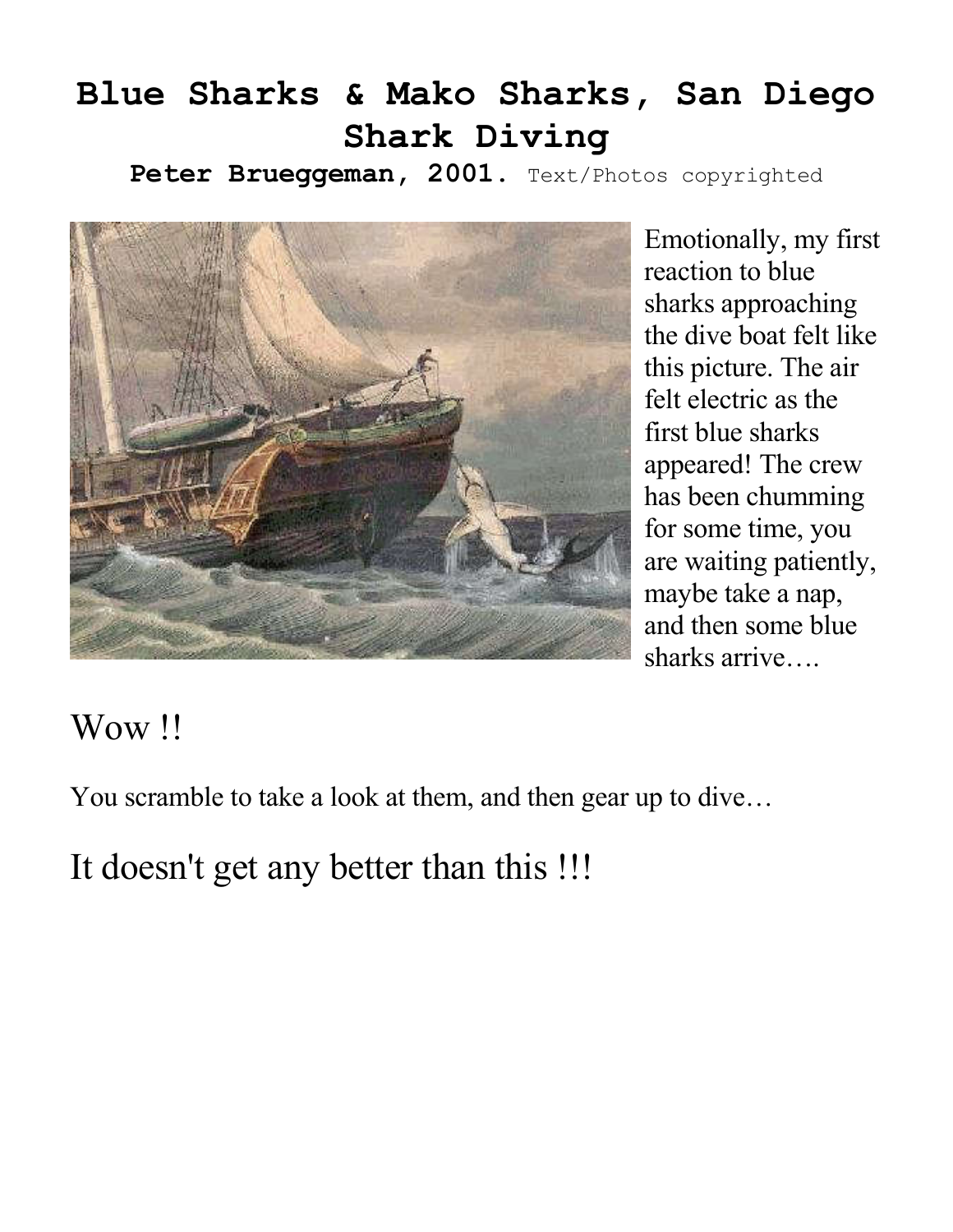

When sharks are cruising in for a bite around the cage, and particularly when there are many of them, you may feel a bit like this, but it isn't so. The cage provides sufficient protection. Of course, the sharks aren't so big or so terrifying either. BUT they aren't harmless… blue sharks are considered dangerous. Blue sharks are not strongly aggressive on contact with people underwater. They are not shy though, so divers observe considerable caution. They can get pretty bite-y when there are fish chunks available.



You can see blue sharks *Prionace glauca* off San Diego. Blue sharks occur worldwide in temperate and tropical waters and are one of the widest ranging sharks. Found from the surface down to at least 152

meters depth, blue sharks are typically found offshore. Blue sharks are often found in large aggregations but not tightly organized schools and are frequently close to the surface in temperate waters. Young are born live and litter size is 4 to 135; gestation period is 9 to 12 months. Living to at least twenty years of age, blue sharks mature at 4 to 6 years of age and can be up to twelve and a half feet (383 centimeters) in length. Courtship behavior is assumed to involve biting of females by males and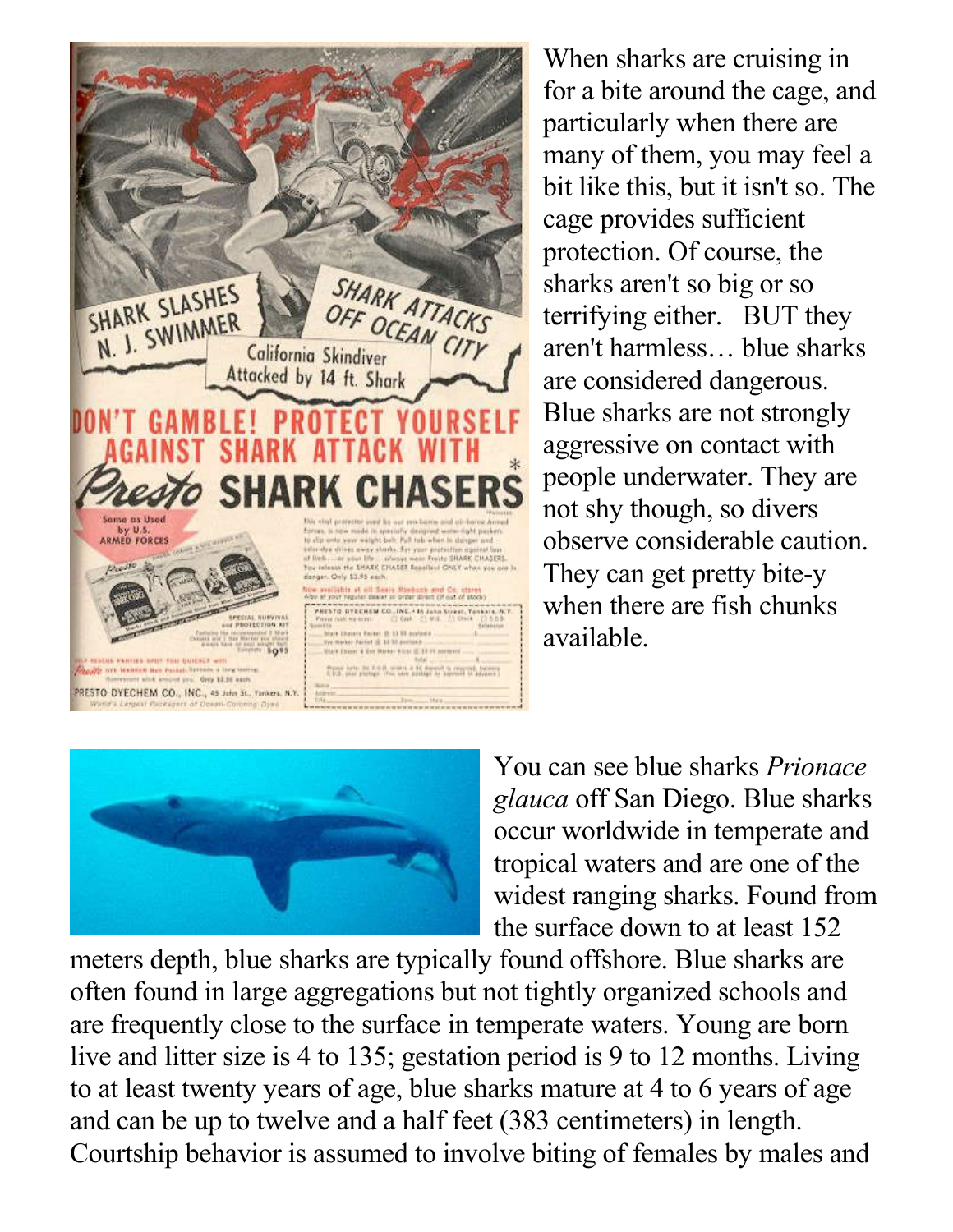females are adapted for this by having skin about three times as thick as males. Blue sharks feed on small prey like fish and squid and occasionally eat other invertebrates, small sharks, seabirds at the surface, and mammal carrion.



I did 12 dives in 1998, 2000, and 2001, on San Diego Shark Diving Expeditions' trips, capably conducted by Doc Anes and staff. Procedures differ from regular boat diving since the emphasis is on getting quickly into the water and

kicking quickly down to the cage escorted by the chainmail-suited sharkmaster who will ward off any inquisitive sharks. Same on the way back - watch out for curious sharks.



The chum buckets do their duty. Blue sharks may show up quickly or chumming can take one to three hours to draw in sharks; you may be waiting awhile for Nature to take its course. On one trip to Nine Mile Bank (13 September 1998), four small blue sharks *Prionace glauca* showed up quickly and by the time I got into the cage there were twelve blue sharks

swimming around. They were mostly females and were from 3-4.5 feet in length. Later in the day, some larger blue sharks showed up with the largest being approx 5.5 feet long. Sharks continued to arrive on the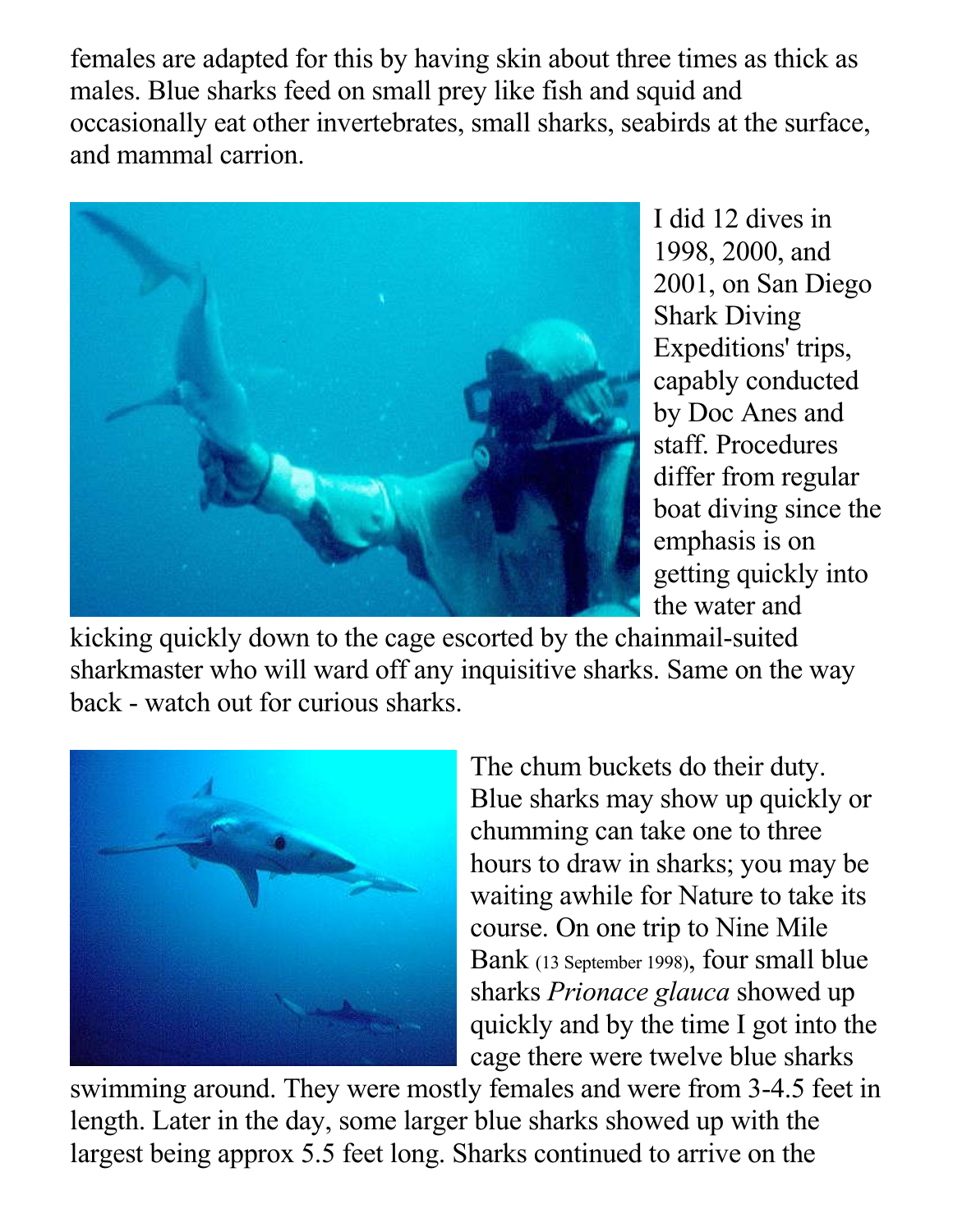scene throughout the afternoon and there were 30-50 blue sharks on later dives.



The blue sharks were very interested in the chainmailsuited sharkmaster, who was tossing out fish chunks. The chainmailed sharkmaster would stay at one corner of the shark cage holding onto a rope to maintain position or would lay out on top of the shark cage, tossing out small

chunks of fish that would rain down in front of us. The blue sharks would sweep and roam around and eat the free-floating fish chunks or go up to the sharkmaster to seek out some chunks. There were blue sharks constantly about, above and below the cage, near and far, on your left and on your right. It can be hard to estimate numbers when you're parked in the midst of a circling phenomenon, head swiveling around constantly, sharks swimming to and fro.



Here's a view from inside the cage, with the chainmailsuited sharkmaster outside. You look out through an opening that is approx 2 feet by 2 feet. It is your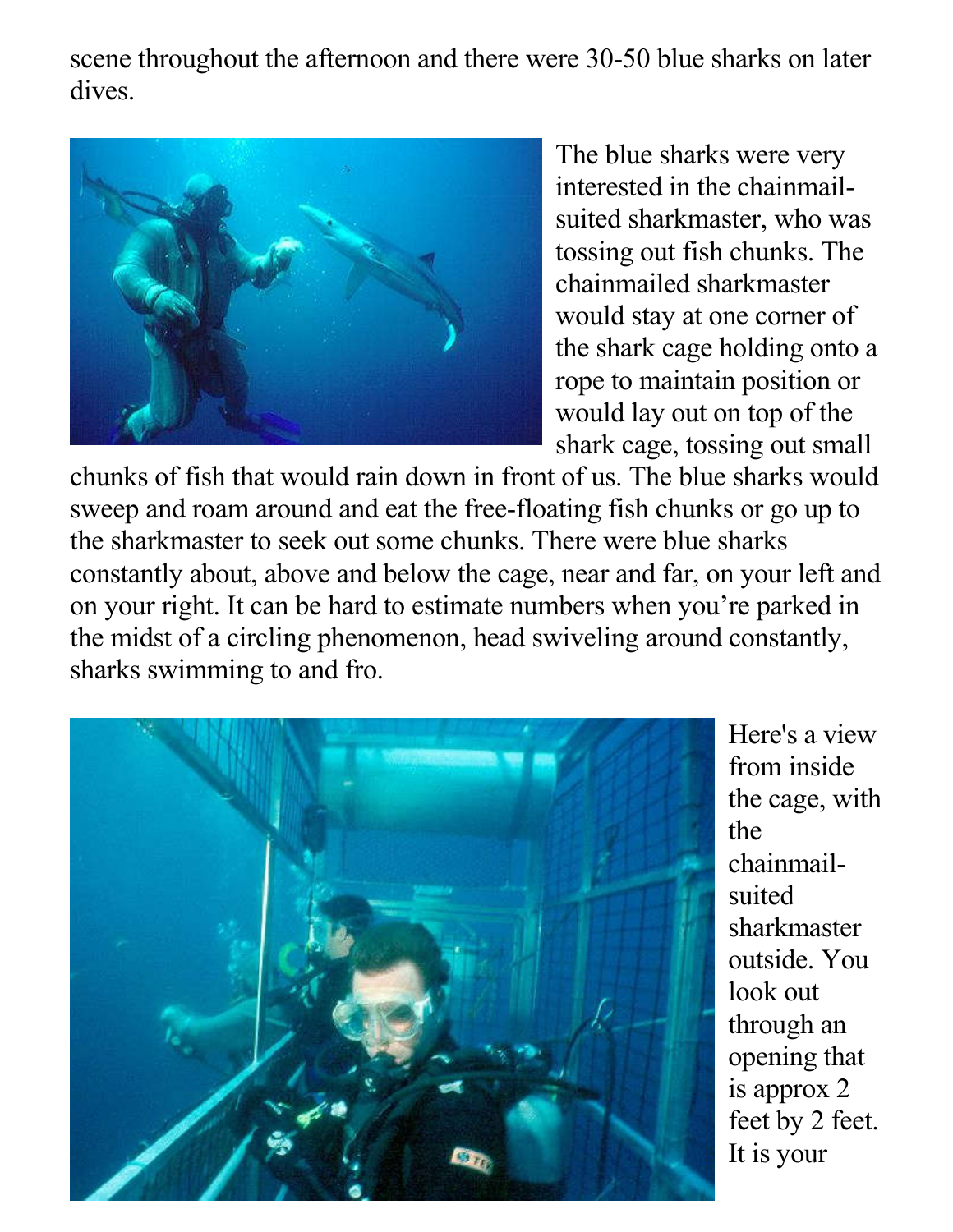duty to defend that opening and gently ward off sharks headed into the cage. Some blue sharks would come right up to the opening heading right in; you could lightly push on their nose with your hand or camera to get them to change course and turn away. There was no harmful intent in them as they approached your opening; I didn't feel I was warding off ravenous beasts. The blue sharks were just trying to figure out where that tasty smell emanated and if you bumped them, they didn't like it and changed course. A few times, a small blue shark would slip past you or your neighbor if you were unobservant. The shark would mill around inside the cage, rather confused, bumping into divers and the cage, etc. You either gently herded it out or the sharkmaster let it out the back door. The blue sharks were in a frisky mood due to the fish chunks in the water and would frequently bite the shark cage itself. Sharks respond to weak electromagnetic fields in finding prey in close ranges and the aluminum shark cage puts out a weak field. You would be inside the shark cage looking out and see sharks occasionally bite at the cage in front of you, alongside you, above you, etc. I also saw blue sharks nipping at each other, probably competing for food -- just quick nips to establish dominance. One blue shark had evidently come out on the losing end in a feeding session and had nip marks all over its body; it had really gotten bitten up. The blue sharks were well-mannered overall and milled about, darting forward a bit when they saw a fish chunk within their range.



The chainmail-suited sharkmaster was really a focal point of blue shark interest. The sharkmaster would either present a fish chunk in hand and hand feed sharks or toss out a steady rain of fish chunks. Blue sharks would regularly come up and chomp on a chainmailed hand, arm, leg, head, butt, etc; I also saw the sharkmaster's scuba tank, regulator, and hoses

get nipped. The blue sharks knew the sharkmaster was the fish chunk focal point and were extremely interested in becoming orally acquainted with the sharkmaster. The sharkmaster would sometimes get into some short tussles trying to shrug loose a few blue sharks that had locked onto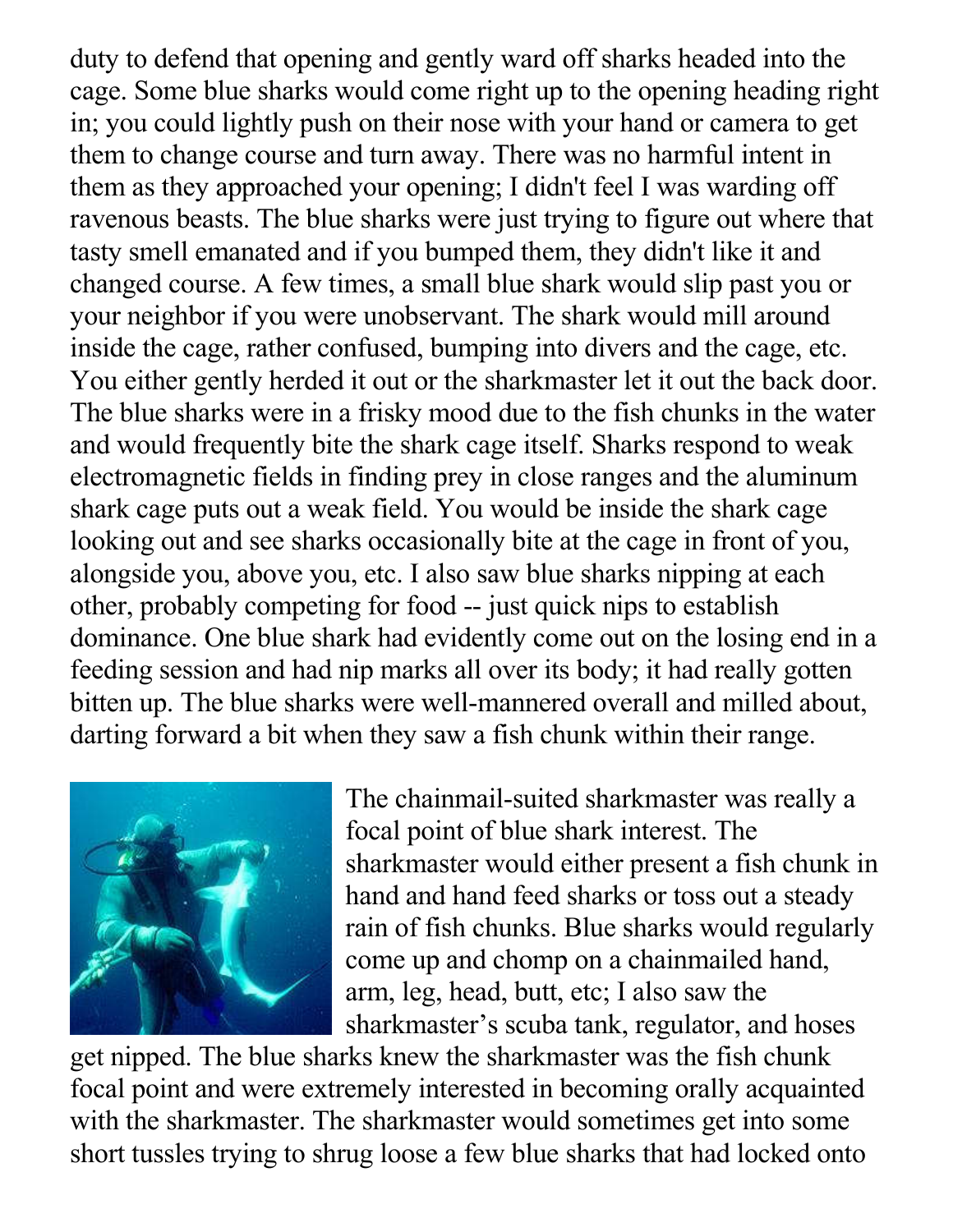the sharkmaster in some relatively inaccessible places like the top of head, butt under the scuba tank, the back of legs, etc.



Diving with two 80cf tanks in a shark cage at 20 feet depth gives you ample bottom time and a lot of shark viewing time in that cage. I never tired of it; there was a lot to see. The blue sharks have an iridescent cobalt blue color on

their backs, which is dazzling when you see it up close. Their eyes would close when they were biting. They were very supple and fast in their swimming. They would cruise right by very close and look you over. It was a fascinating experience to perch there in the midst of so many blue sharks.



Another trip (24 September 1998) went to somewhere north of Nine Mile Bank. This second trip, I went diving outside the cage as a returning customer with known diving and shark diving experience, plus I had signed a waiver. Arriving

on site, a six foot long blue shark showed up about thirty minutes after chumming started. A fish head attached to a line was played out to interest the blue shark into staying around in the area; more chum bits were tossed out occasionally to draw in other sharks. After some time, another shark showed up; more time passed and it seemed worthwhile to get in the water and take a look, particularly since both blue sharks were relatively large in size. Divers were escorted into the protective shark cage by the chainmail-suited sharkmaster, and I was on my own outside the cage.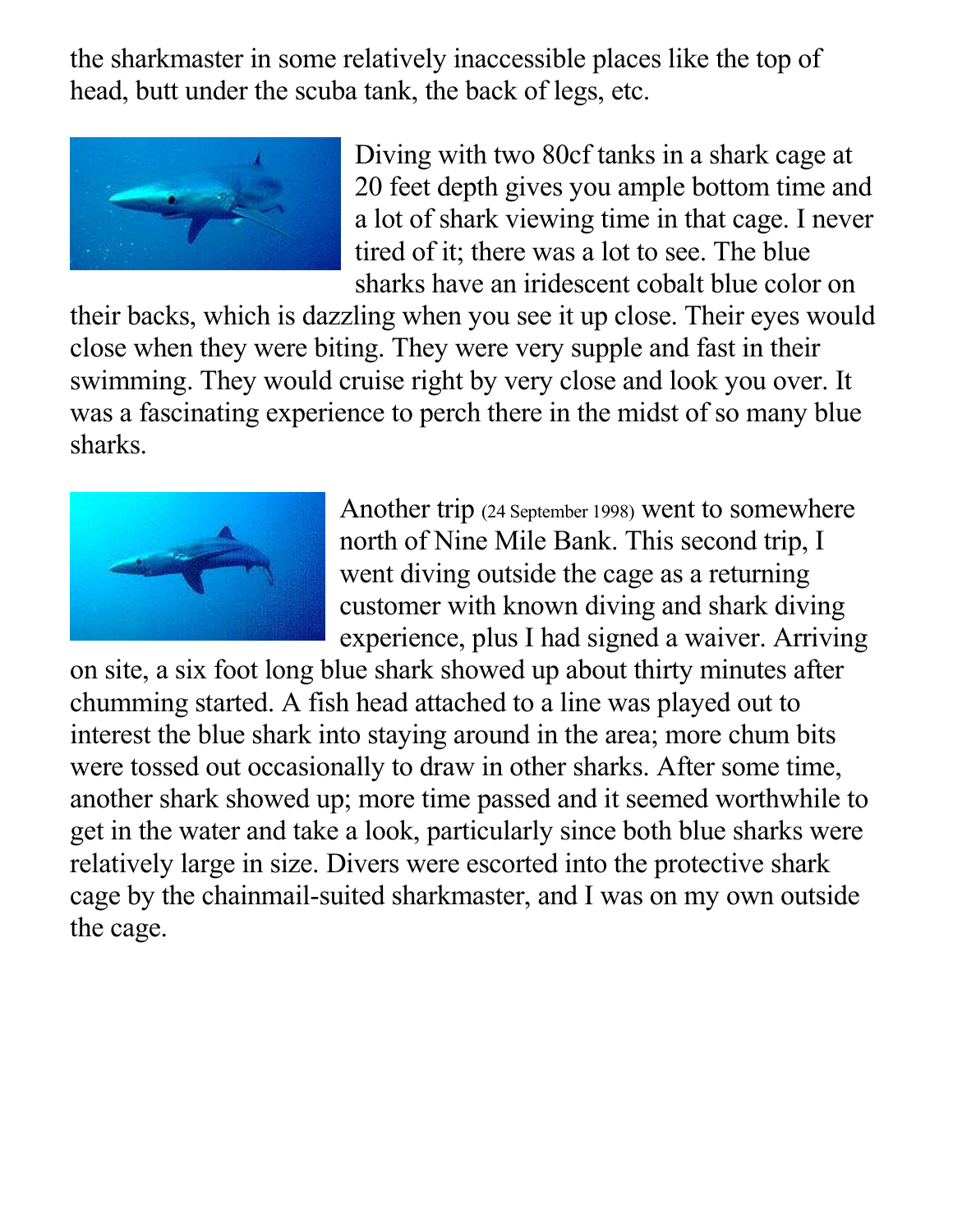

Entering the water, I drifted slowly down to the shark cage; the underwater visibility was at least eighty feet. I took up a position outside the cage on its left side. This placed me directly behind the feeding chainmail-suited sharkmaster who was tethered by a rope and positioned about five feet in front of the left side of the cage The thrill factor in this location was that the feeding action was right in front of me with no shark cage window framing on the scene. The blues chomp on food tossed out by the sharkmaster or held in hand. The blue sharks would continue on their swimming course after checking out the sharkmaster and biting at the food; they swam either above, next to, or below me. Blue sharks maintain their course in a smooth, fluid motion so I could see if a "collision" course was set after the shark passed by the sharkmaster. If a shark was heading in a little too close to where I was located, I just raised myself up a bit to let the shark pass underneath. No point in testing how close a blue shark would come to me before veering off. I got some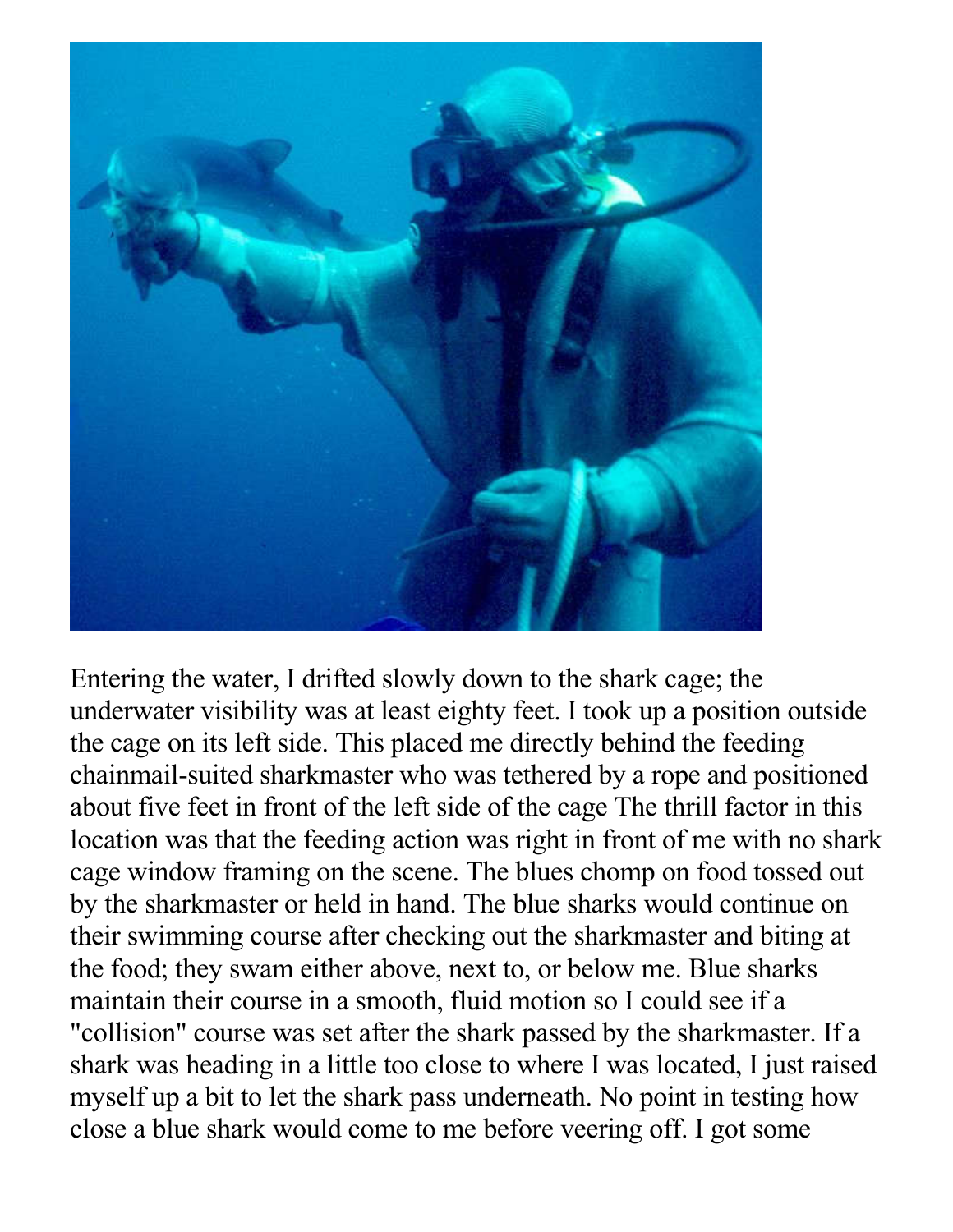incredible up-close viewing opportunities and so did the divers in the cage. No one was missing out on some incredible shark viewing, either inside the cage or outside.



After awhile there were maybe four large blue sharks swimming in and out of the limit of visibility coming towards the cage to feed on chum chunks. Suddenly in the distance, a differentlooking shark zoomed in and by; it was a shortfin mako shark about four feet long. Shortfin makos

*Isurus oxyrinchus* swim in fast, jittery spurts and have a very different physical appearance than blue sharks: a more pointed and shorter snout, longer teeth that lean a bit more forward out of the mouth, a crescentsharped tail fin, and caudal keels on either side of the body in front of the tail. Makos are distributed worldwide in coastal and oceanic waters of temperate and tropical temperature. Occurring from the surface down to 152 meters depth, makos may be the fastest shark and one of the swiftest and most active of fish. Known for leaping out of the water, makos eat other fish, squid, salps, and detritus and may reach a maximum length of 12.9 feet (3.94 meters). Makos are considered to be dangerous and divers should treat them with caution. The mako shark came back again and again, eating chunks sometimes, and usually swimming out of range of vision and then reappearing on a pass back in. On one pass, the mako came too near my left-side location for my taste and I quickly moved around the back of the cage to put a bit more distance between myself and the chainmail-suited source of the food. The mako left after awhile and we were left with the blue sharks coming in and going out.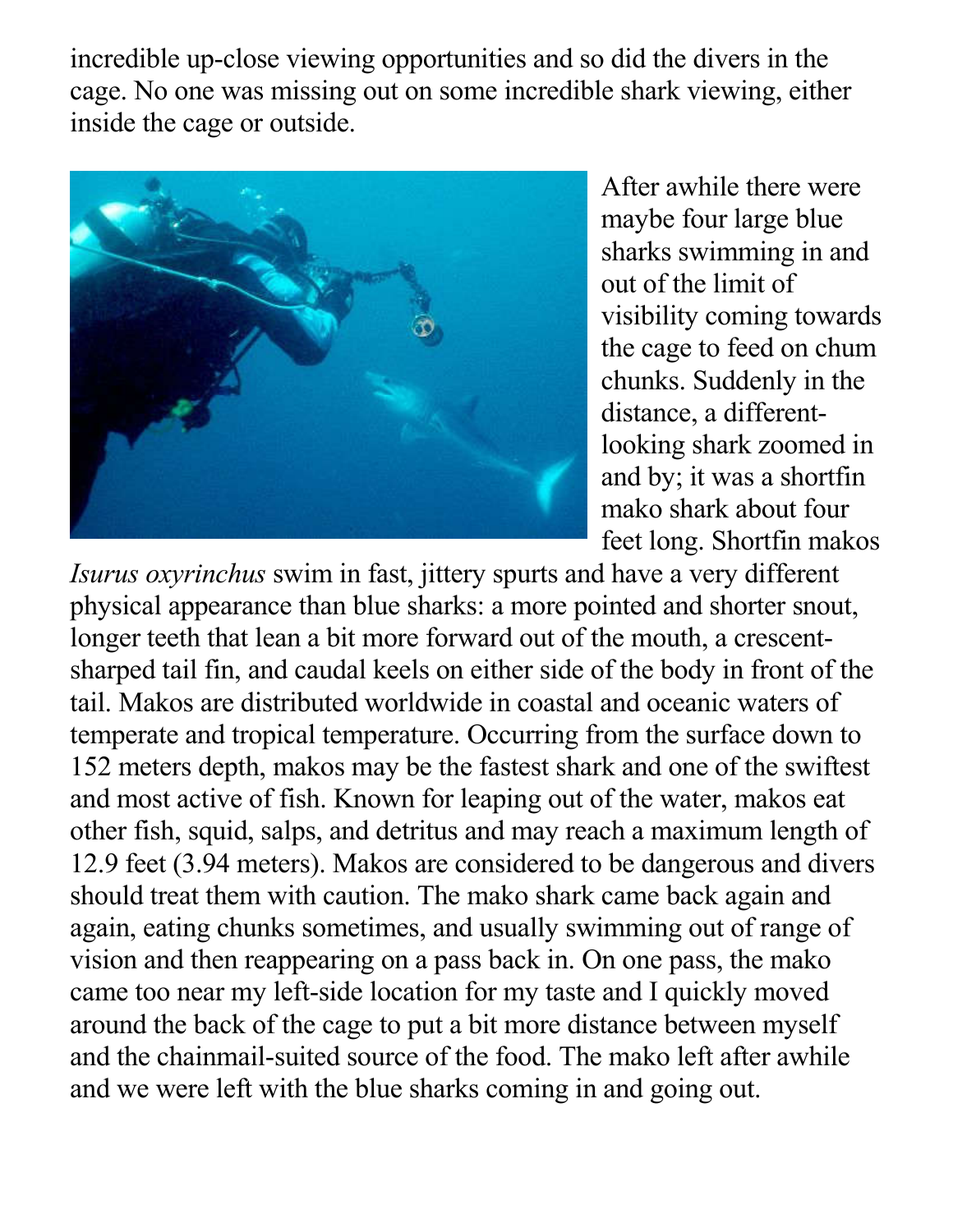I typically hung onto the cage to maintain my depth and conserve air and energy and then would swim a bit away from the cage to frame a blue shark shot with my underwater camera. I could get fairly close to a six foot blue shark swimming by and my presence didn't seem to disturb them. One time, a six-foot blue shark was swimming on a course that was taking it too close for comfort to my stationary head (closer than two feet) so I reached out and gently pushed its head away with my hands to change its course. The shark didn't seem concerned and continued on its way, probably totally wired into making its circuit around the back of the shark cage and returning to the chum food source.

During one lull, I went off away from the cage to look at the gelatinous animals drifting by in the current. There were big chains of salps attached side-by-side together in a coiled configuration. There were numerous comb jellies of the family Cestidae, either *Cestum veneris* or *Velamen parallelum*. These comb jellies were transparent, about 3-5 inches long, and shaped like a ribbon with rounded edges at the ends; they winged themselves along through the water.



Later on towards the end of this first dive of seventy-five minutes duration, three shortfin mako sharks about five feet long showed up to feed. I finished off my roll of film but my dive buddy was shooting pictures on his second camera. To get mako shots, my dive

buddy drifted out into the chum line downcurrent from the chainmailsuited sharkmaster; I recall thinking at the time that this was not a great location to be -- in the midst of food floating here and there. I wasn't so comfortable venturing out there with makos about and stayed closer to the relative refuge of the shark cage (where I could always get around a corner if need be). The makos really squirt around fast and I felt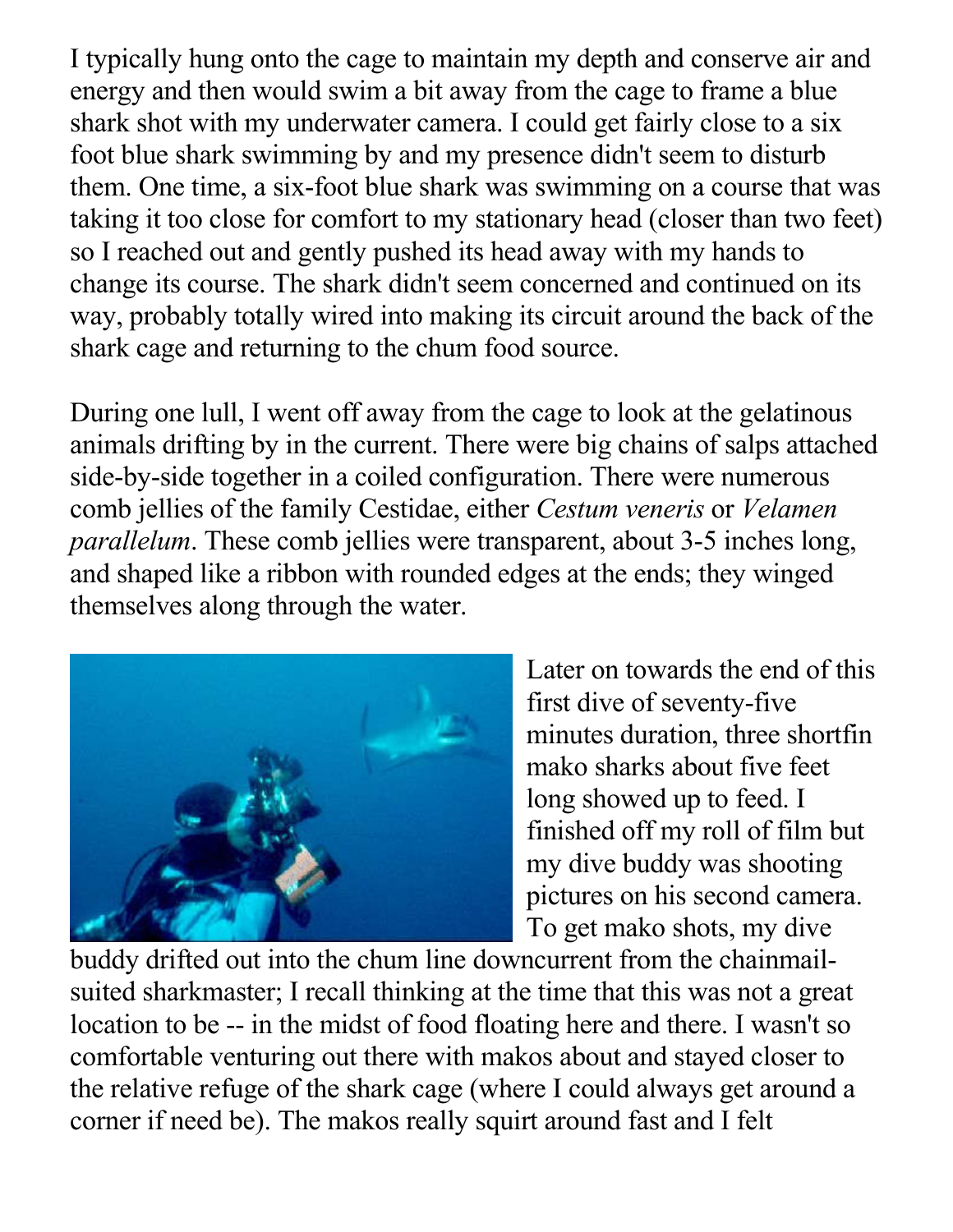uncomfortable around them since their swimming course is less predictable.



We had a great time hanging out and watching makos and blue sharks swim and zip about. When the action seemed to let up, we were out of air anyway and surfaced. I fitted a second air tank in my BC and went back down but

conditions had changed. The wind had picked up, the current had picked up, and the blue sharks were coming in but not getting close or staying around the cage. After twenty minutes waiting to see if the party would jumpstart again, we called it a day and headed back to the boat. This second dive trip was an excellent counterpoint to our first trip. The first trip was a shark swarm with mostly smaller sharks; this second trip was playtime with a few larger sharks. The prolonged time viewing the shortfin mako sharks really made this second trip stand out. Diving outside the cage was a great viewing experience and I never felt endangered.



Another trip (8 September 2000) went to Nine Mile Bank offshore San Diego. We arrived on site and chumming started; a long and wide fish-oily sheen could be seen spreading away from the boat. The boat drifted slowly and time whiled away as we waited for sharks to come in. I took a nap. Sometimes the blue sharks come in relatively quickly for shark viewing; other times it can take several hours for sharks to come in and hang around for competitive

feeding. We saw a few blue sharks from the boat within thirty minutes but not in sufficient number to jump in and start the underwater feeding and shark cage viewing. In addition to the chum gruel spreading out on the surface, fish chunks are occasionally tossed in the water to attract sharks up from deeper waters. The sharkmaster said the blue sharks are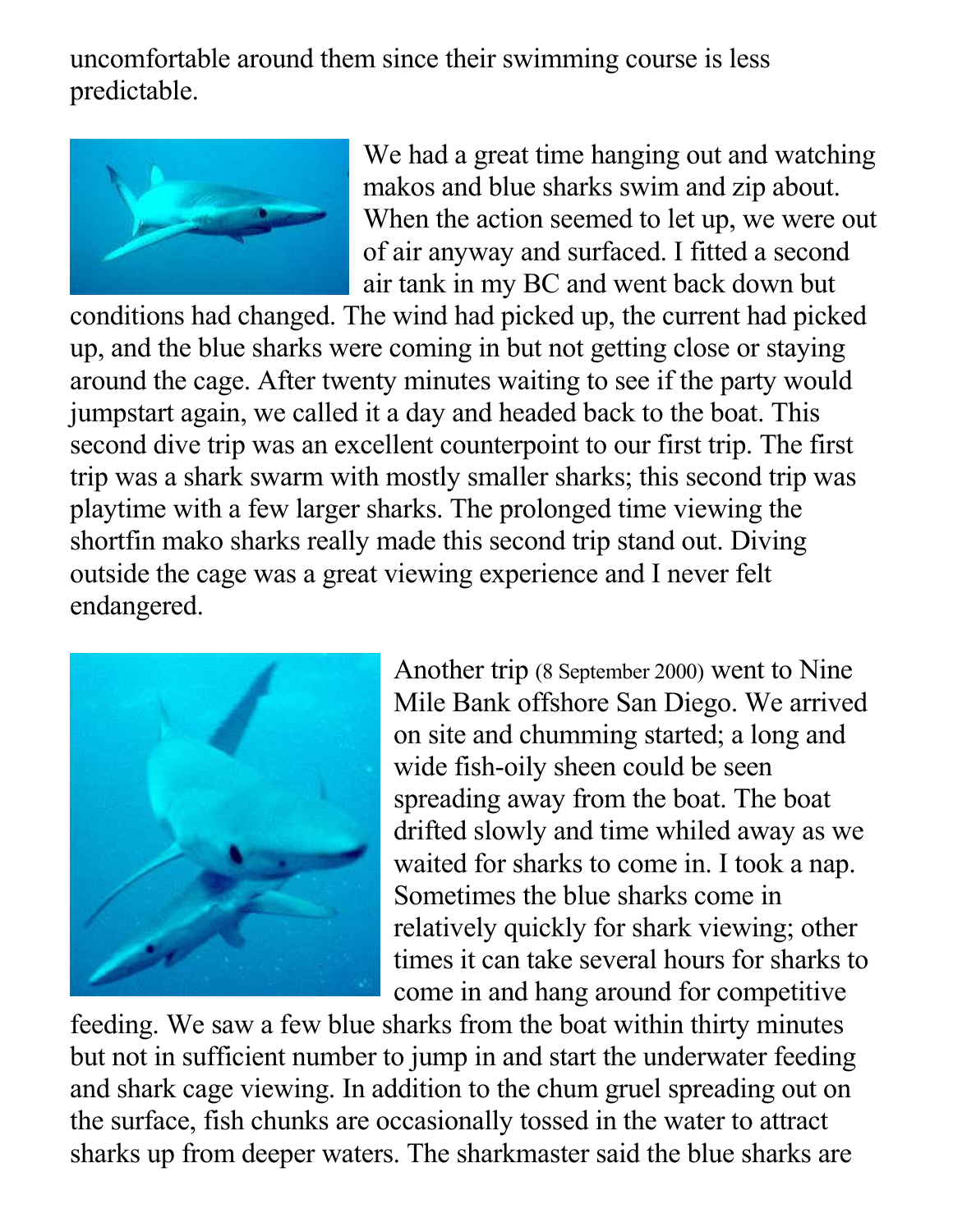nocturnal animals and that the best shark action starts at 4pm. It started earlier for us, a bit after 2:30pm. Several blue sharks in sizes from 3-6 feet were approaching the cage from down current, cruising in and grabbing fish chunks that were tossed out by the sharkmaster in front of the shark-caged divers. Occasionally a blue shark would come in close and the chainmail-suited sharkmaster would hold up a fish chunk in an armored hand and let a shark bite on for a tussle for the chunk. At any one time you could see one to eight blue sharks, near and far. Underwater vis was 50-60 feet and the blue sharks would cruise in and materialize from that distant blue field underwater. Every so often a shortfin mako shark would cruise through for a bite. The makos are distinctive in appearance, with a crescent-shaped (lunate) tail, a pointed snout, and a body more white-sharky in appearance than blue-sharky. The mako sharks wouldn't come right in front of the cage; they would cruise by alongside the cage in faster spurts of swimming than the relatively leisurely progress of the blue sharks. Over the course of the 2+ hours I was underwater, I saw maybe eight mako sharks; it is a fortunate trip to see mako sharks. I was diving outside the cage, and generally I hung about alongside the cage, hanging with one hand onto ropes with loops to keep me from drifting off down current. I took photos with my camera with the other hand. In addition, I stretched out on the top of the shark cage, overhanging the front side, for a good top-down view of the feeding action. One little three-foot blue shark pup was excited by the feeding and came right up to me and nosed my camera strobe, looking for a bite to eat. I gently pushed my camera away a bit to redirect the shark's interest.

Occasionally a large male sea lion that chose to hang about with the boat ALL DAY would come down, squirt around and casually chase after a small blue shark. It was interesting to watch, but not good for shark diving. The sharks didn't care for a tail-follower and would shoot off, which was the sport of it apparently for the sea lion. The sea lion was hanging about for the fun, not eating any of the fish chunks. After awhile, what seemed amusing to watch became irritating because the sea lion was chasing off our shark viewing action. Nothing to do about it though....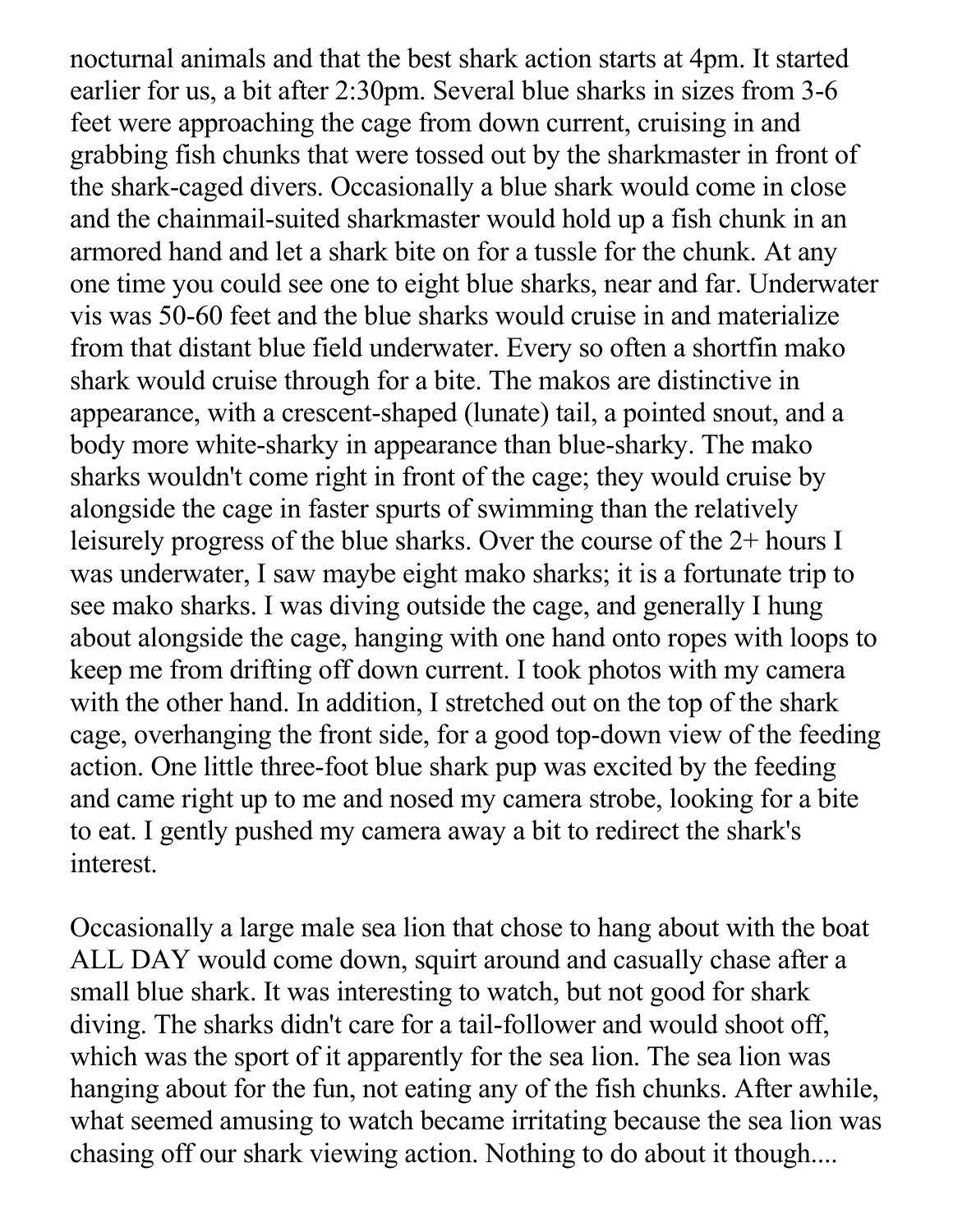

Arriving on site at 9 Mile Bank (7 July 2001), chumming attracted a mako shark fairly quickly. A few makos continued to come by the boat, attracted by the fish chunks floating down current. They were maybe five feet long. A mako would occasionally grab onto a fish tied to a line, biting it off the line after a tussle. The makos stayed near the surface around the boat and we were treated to the sight of their dorsal fins knifing through the surface. At one point, maybe fifty yards away, a mako executed two successive flips totally out of the water. I saw the second flip and it was dramatic. The mako got totally in the air and somersaulted around, landing with a splash. Since the makos seemed to be hanging around, the sharkmaster deemed it time for the divers to enter the water and the shark cage. Four divers were in the cage and a friend and I were diving outside the cage (due to previous trip experience). The presence of the makos seemed to keep the blue sharks largely away; we saw a few blue sharks near the end of our second tank, with one being seven feet long. So it was predominantly a mako shark dive day for us, which turned out great.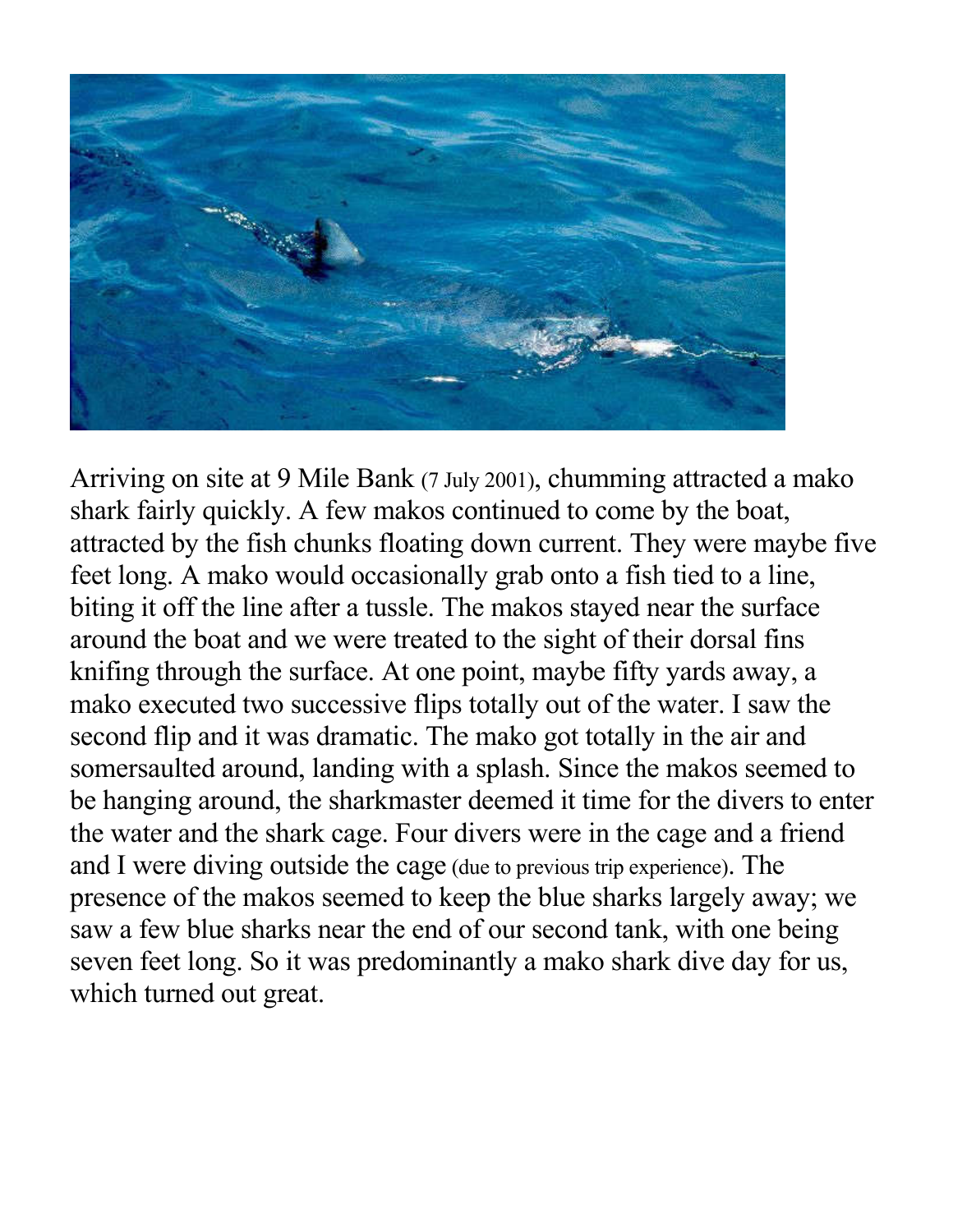

There were at least five makos coming by the cage, grabbing food and moving off down current, to pass by again. At any one moment,

there were two or three makos near the cage. This became a bit nervewracking for diving outside the cage. One mako at a time is sufficient for optimal viewing and underwater photography. Three makos at a time required constant vigilance and less attention paid to underwater photography. Multiple makos at a time also made it very uncomfortable to be a short distance away from the cage on an eight foot long drift line. I felt like a nice chunk of meat played out an eight foot line, so I gave up the drift line after about twenty minutes, tiring of the constant vigilance required. Sticking near the cage meant you only had to watch 180 degrees of open water for approaching makos. The makos were mostly five feet long but one was six feet long. They were pretty active and even got a bit too excited at one point during our time underwater, shooting around very quickly, with one bumping loudly into the cage. There was plenty of food to go around, so I guess they just got excited anyway.



And approach the cage they did, making very close passes to the cage in order to get fish chunks. Basically I clung to the outside of the cage, swiveling my head and body around constantly, moving my camera into position when a good shot of a mako drew close to me. It made for exciting viewing, but hard to concentrate on setting the manual exposure

and keeping the photography act together while on the lookout. I watched a mako come directly at the front of the shark cage and bite at it, in front of the divers inside. I'm sure that was impressive to see, right in front of their masks. My friend Bob, who was also outside the cage, reported that a mako bumped him on the head from behind. I also watched a mako bite at Bob's camera; I gently fended off a mako with my camera strobe on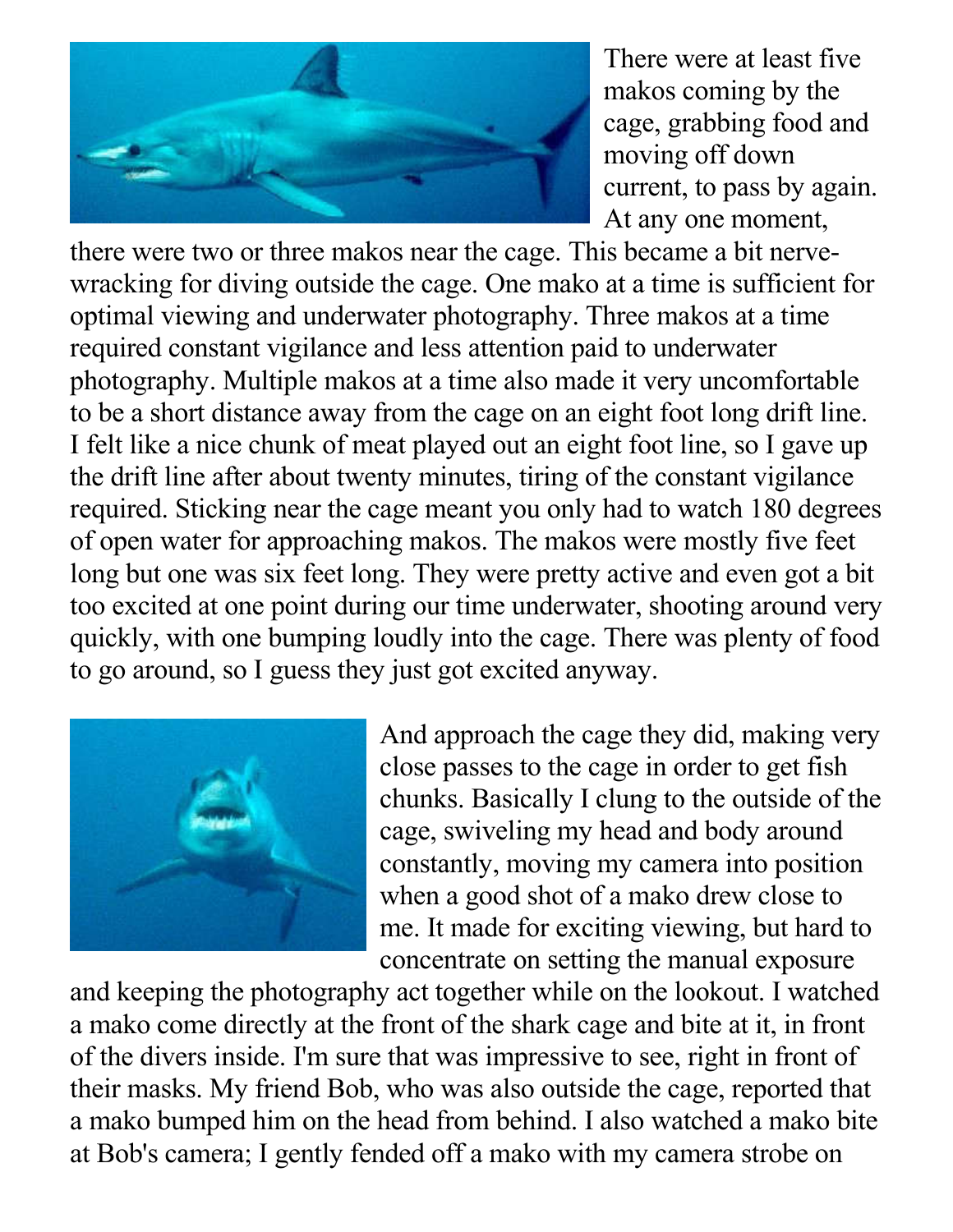four separate occasions when the shark didn't veer from swimming straight into me. At about two and a half foot distance, I got a bit nervous with a head-on mako approach and pushed gently out with my camera strobe to get it to veer off. This worked well, though my strobe was bitten twice, leaving some scratches (which it now bears proudly). A mako bumped me on my right foot; I didn't see it approach me from behind and beneath me. It wasn't in a bite-y mood at that moment, just seemed to be checking me out for fish chunks, and it happened so quickly that I didn't have time to be surprised. You know how you get those unforeseen bumps during a dive, and it usually isn't anything, except this time I looked down to see a five-foot mako right there at my feet. I got my feet out of the way and the mako continued on its way.



Some blue sharks appeared midway through my second tank. There was a little one about two feet long that was very persistent in coming right up to you underwater… a cute little fellow. A slim seven footer also circled regularly around the cage

as well as another blue. The blue sharks weren't shy about approaching the sharkmaster for hand-feeding so there was some great shark feeding action. I was getting sharked out from maintaining vigilance, and couldn't really tell you how many blue sharks were there.... there was undoubtedly more than three. It didn't matter by this time, since the mako sharks had and were continuing to deliver big-time shark viewing action.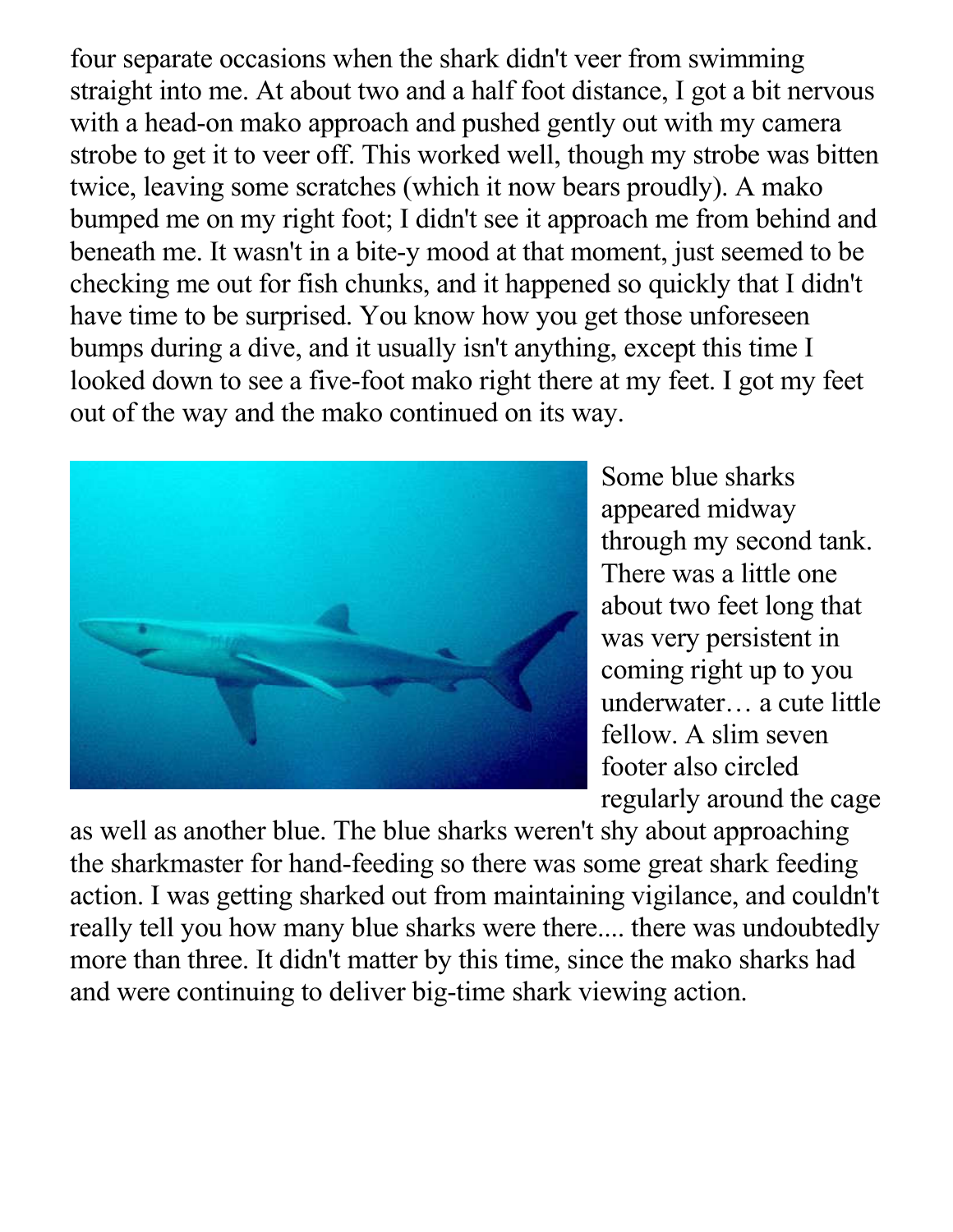![](_page_14_Picture_0.jpeg)

Towards the end of my second tank, I grew tired of maintaining vigilance and entered the shark cage for more relaxed viewing. You can see the shark feeding more closely inside the cage than outside the cage, since the sharkmaster is located for optimal viewing of

feeding for those inside the cage. One shark got a bit confused and nosed into my shark cage opening; I gently pushed it away with my camera. My air consumption decreased dramatically once I was inside the cage and free from anxiety, so I was able to extend my bottom time significantly for my second tank. My total u/w time was two and three quarters hours total. Finally, our shark time was over and we headed back to the boat and home. It was a very different trip from my previous San Diego Shark Diving trips due to all the mako action, definitely a trip with an edge, and one my strobe will never forget.

![](_page_14_Picture_3.jpeg)

On one trip (18 August 2001), we watched feeding action by three or four blue sharks at a time, plus a very twitchy mako shark. The mako was interesting because it was very interested in us, making close inspections and swam in a fast, very twitchy way near the cage.

We saw a mola sunfish nearby the cage, and a sea lion hung out with us for a short while. Sea lions are not good to see, because they chase away the smaller blue

sharks.